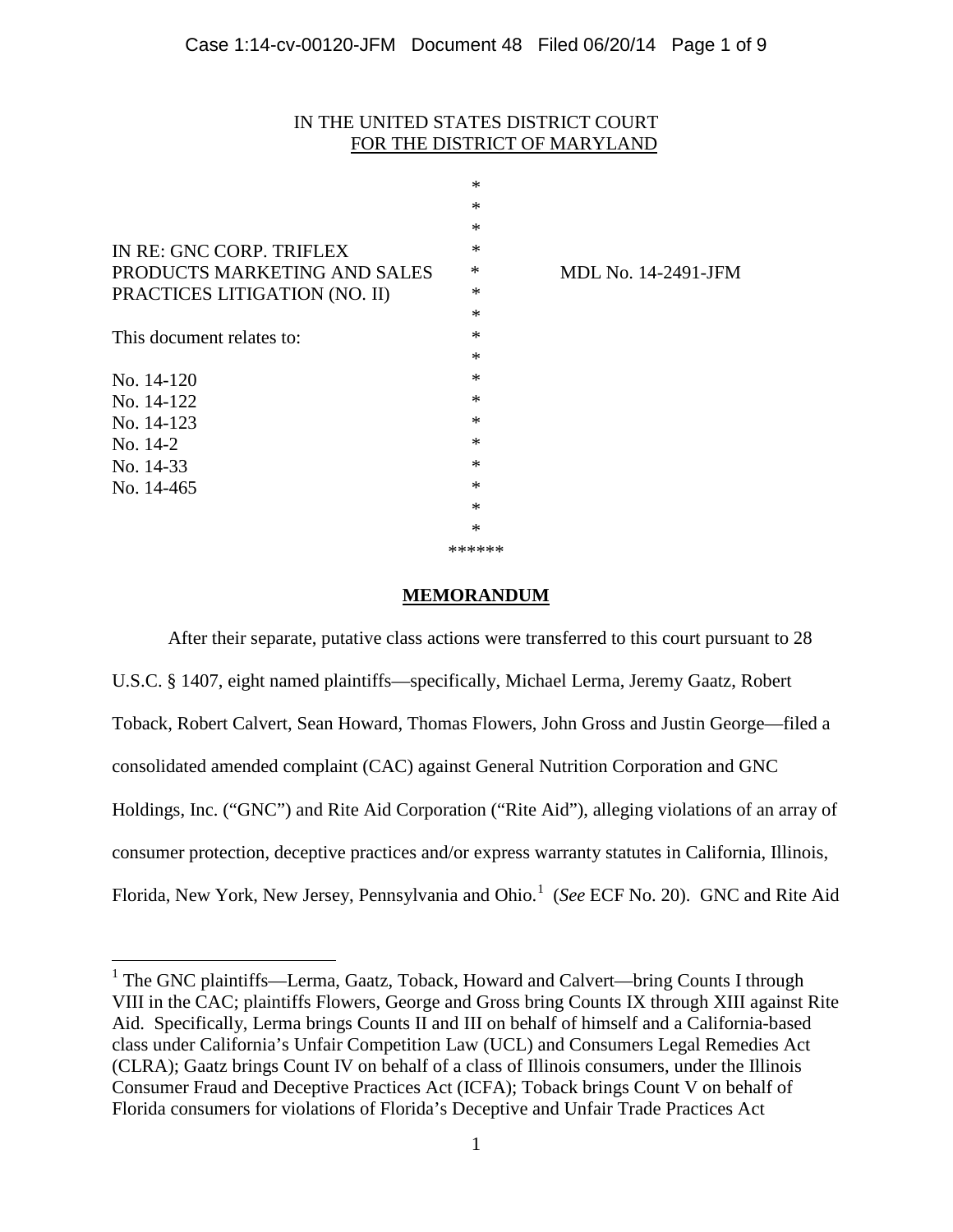now move to dismiss the CAC. (ECF No. 57). For the reasons set forth below, the motion will be granted.

### **BACKGROUND**

GNC manufactures a line of dietary supplements under the brand name "TriFlex." The TriFlex products come in four varieties: TriFlex, TriFlex Fast-Acting, TriFlex Sport and TriFlex Complete Vitapak. Although these four iterations differ slightly in their total combination of ingredients and individual goals, the products share the same primary active ingredients: glucosamine hydrochloride and chondroitin sulfate.

According to its advertising and product labels, the TriFlex brand improves the health, comfort, and function of joints and in some instances, may help regenerate cartilage. The labels for each product make this point in their own way: TriFlex "promotes joint mobility and flexibility"; TriFlex Fast-Acting and TriFlex Sport "cushion[]" joints while the latter also protects them from the "wear and tear of exercise." (ECF No. 20 at 11–12) . In addition to lubricating joints, TriFlex Complete Vitapak rebuilds cartilage and "supports [a] natural antiinflammatory response." (*Id.* at 12). Despite these assurances—and despite advertising TriFlex Fast-Acting as "clinical strength" with an impact confirmed by "scientific research"—the TriFlex labels expressly disclaim any ability to "diagnose, treat, cure, or prevent any disease." (*Id.* at 14; ECF No. 57-2 at 5).

(FDUTPA); Howard brings Count VI and VII on behalf of New York consumers pursuant to Section 349 of the New York General Business Act; and Calvert brings Count VIII under Ohio's Breach of Express Warranty statute on behalf of a class of Ohio consumers. On behalf of a class of Rite Aid's California consumers, Flowers brings Counts X and XI alleging violations of the UCL and CLRA; Gross alleges violations of the New Jersey Consumer Fraud Act (NJCFA) on behalf of New Jersey consumers in Count XII; and George brings Count XIII on behalf of Pennsylvania consumers under Pennsylvania's Unfair Trade Practices and Consumer Protection Law (UTPCPL). (*See* ECF No. 20)

 $\overline{a}$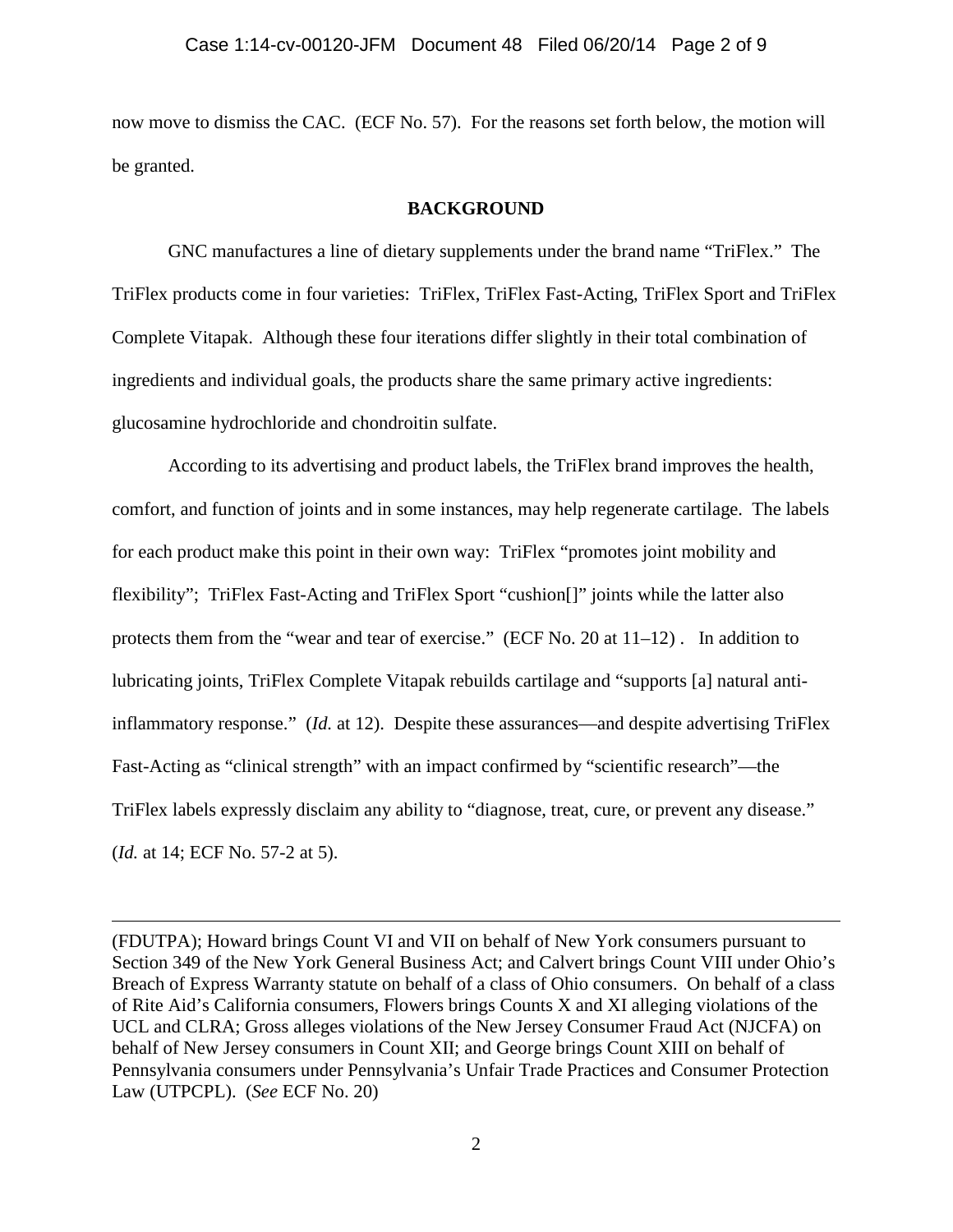## Case 1:14-cv-00120-JFM Document 48 Filed 06/20/14 Page 3 of 9

In addition to TriFlex, GNC manufactures a line of similar products for Rite Aid, which Rite Aid markets and sells under its own brand name. These products include: Rite Aid Glucosamine/Chondroitin; Rite Aid Natural Glucosamine/Chondroitin; Rite Aid Glucosamine/Chondroitin, Triple Strength + MSM; RiteAid Glucosamine/Chondroitin + MSM; Rite Aid Glucosamine/Chondroitin Advanced Complex with HA. Like their GNC counterparts, the Rite Aid supplements purport to improve the health, comfort and function of joints.

The root of joint pain and discomfort is well known. People experience joint pain along with basic swelling and stiffness—when the cartilage that protects and cushions bones becomes damaged or deterioriated. Cartilage is made of several components, including variants of glucosamine and chondroitin. As a result, companies such as GNC and Rite Aid manufacture and market digestible glucosamine and chondroitin supplements, in the hopes that orally ingesting some of the individual components of cartilage will improve the function of the body's joints. In response to this growing market, researchers have conducted an array of medical studies to test the efficacy of these pills.

According to plaintiffs, the "vast weight" of the evidence supports a single conclusion: glucosamine and chondroitin, ingested orally, does little to improve joint discomfort or to treat the symptoms of deteriorating cartilage. (Compl. ¶ 50). Specifically, in twelve studies released between 2004 and 2013, researchers concluded that (1) glucosamine and chondroitin users failed to experience improved symptoms of osteoarthritis of the knee, hip or lower back, and (2) glucosamine and choindroitin—alone or in combination—performed no better than a placebo. (*Id.* ¶¶ 38–47). More than one of these clinical trials also rejected the idea that glucosamine and chondroitin can regenerate cartilage or prevent further damage. (*Id.* ¶ 42). Furthermore, although the majority of these studies involved patients with osteoarthritis, the CAC maintains that

3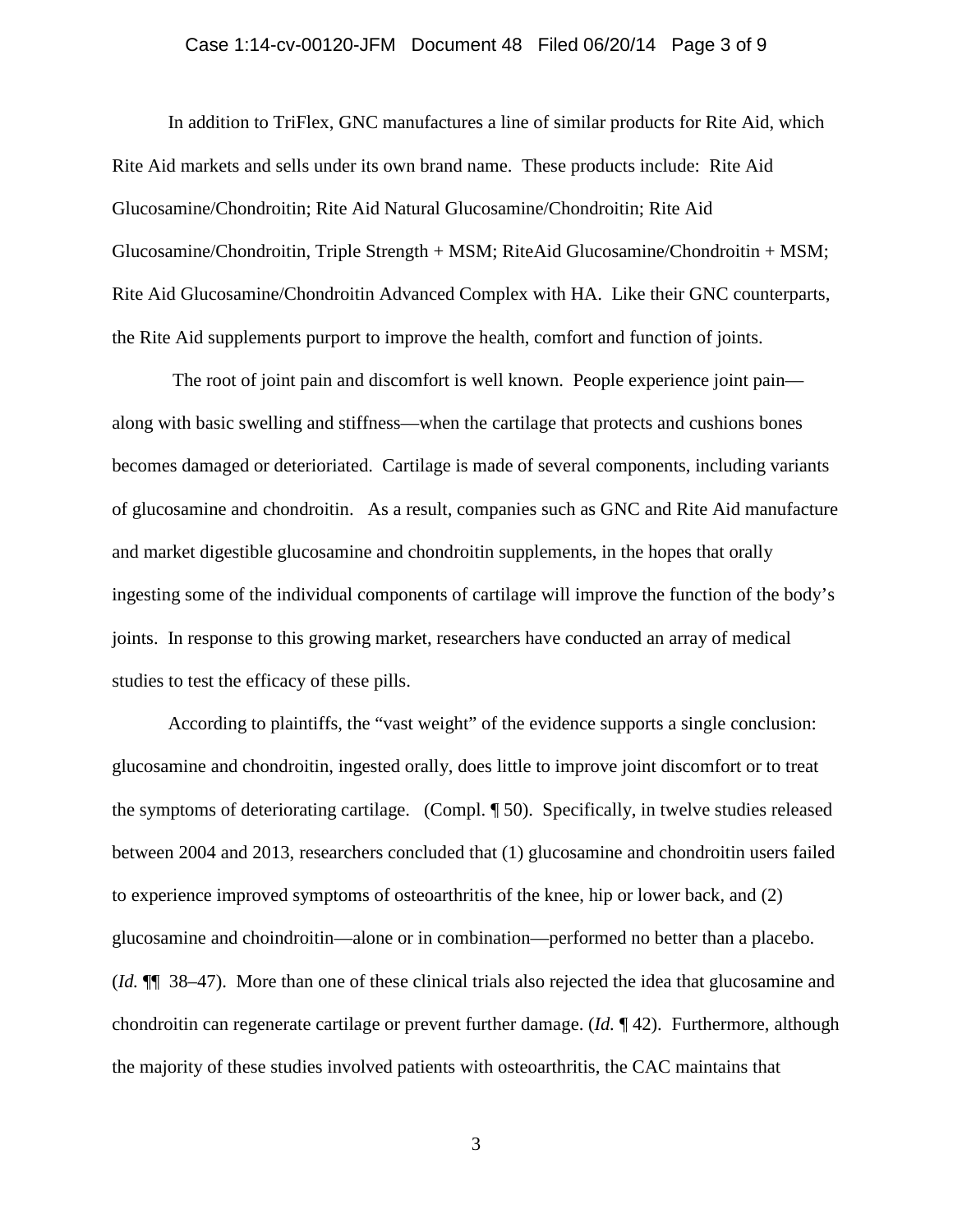## Case 1:14-cv-00120-JFM Document 48 Filed 06/20/14 Page 4 of 9

"experts in the field" nevertheless consider this research to be an appropriate proxy for measuring the ability of glucosamine and chondroitin to improve joint performance in nonarthritic users. (*Id.* ¶ 7 n.5).

Apparently unaware of these uninspiring results, the plaintiffs purchased bottles of glucosamine and chondroitin-based products manufactured, distributed and sold by GNC and Rite Aid. In each case, plaintiffs purchased the products after reading the labels' representations regarding the supplements' purported benefits for joints and cartilage.

The GNC plaintiffs include Lerma, Gaatz, Toback, Calvert and Howard. Lerma, a California resident, purchased TriFlex Fast-Acting in California in 2012. Gaatz, an Illinois resident, purchased TriFlex Sport in Illinois in 2013. Toback, a Florida resident, purchased TriFlex Complete Vitapak in Florida in 2013. Howard, a resident of New York, purchased TriFlex Fast-Acting in New York in 2013. The Rite Aid plaintiffs include Flowers, Gross and George. Flowers, a California resident, purchased some unidentified Rite Aid products in 2009; Gross, a New Jersey resident, purchased an unidentified Rite Aid product in New Jersey in 2011 and 2012; and George, a Pennsylvania resident, purchased Rite Aid Natural Glucosamine/Chondroitin in Pittsburgh in 2013. (ECF No. 32 at 13).

<span id="page-3-0"></span>Unhappy with their purchases, plaintiffs each filed suit against GNC and/or Rite Aid under their states' applicable consumer protection, deceptive advertising, or express warranty statutes. Because plaintiffs allege that the labels for the GNC and Rite Aid products consistently communicated to consumers the idea that the supplements would reduce pain and promote joint performance, plaintiffs maintain that GNC and Rite Aid violated numerous state consumer protection laws with their allegedly false or deceptive advertising.

#### **STANDARD**

4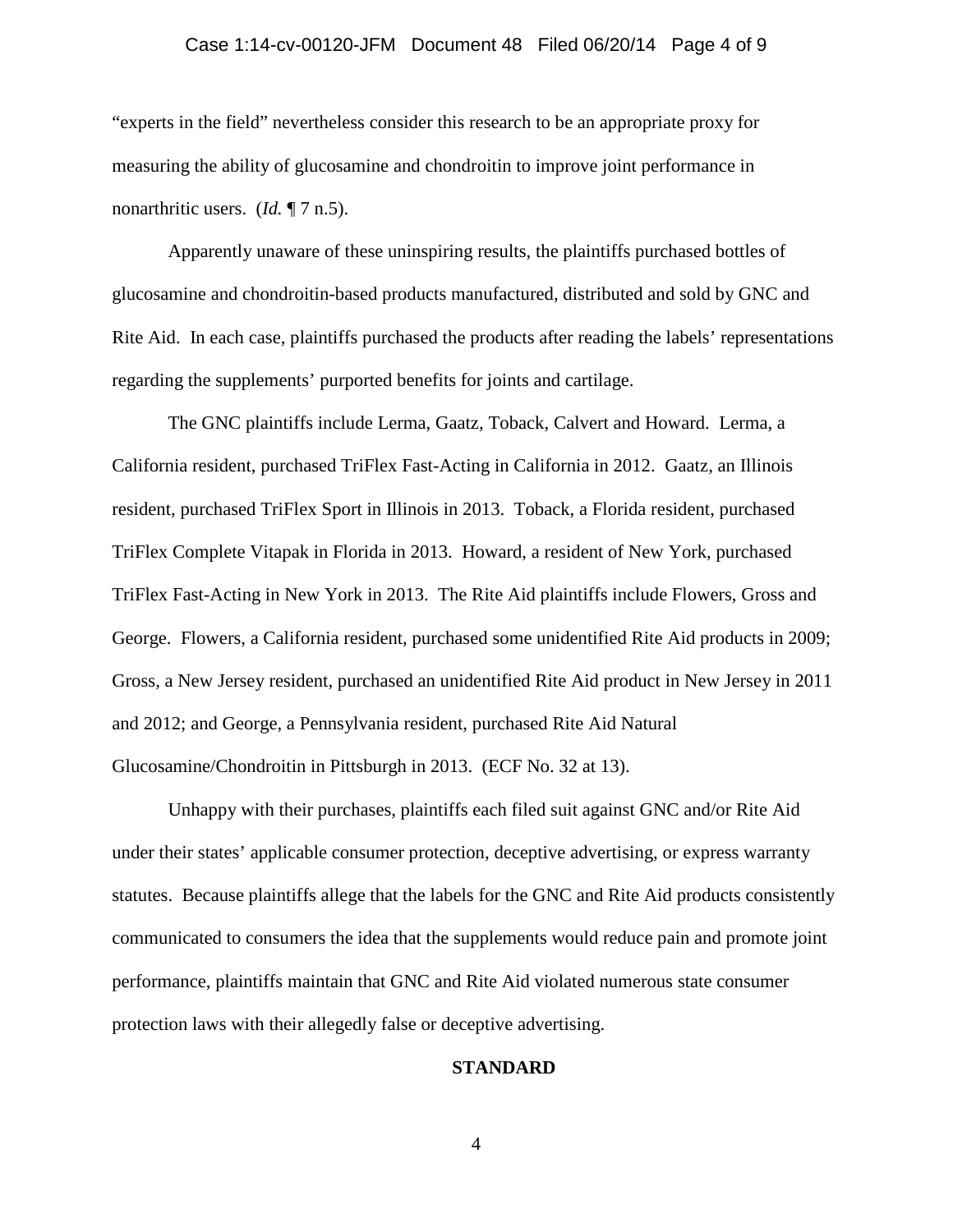#### Case 1:14-cv-00120-JFM Document 48 Filed 06/20/14 Page 5 of 9

The purpose of Rule  $12(b)(6)$  is to test the sufficiency of the plaintiffs' complaint. *Presley v. City of Charlottesville*, 464 F.3d 480, 483 (4th Cir. 2006) (internal quotation marks and alterations omitted) (quoting *Edwards v. City of Goldsboro*, 178 F.3d 231, 243 (4th Cir. 1999)). When ruling on such a motion, the court must "accept the well-pled allegations of the complaint as true" and "construe the facts and reasonable inferences derived therefrom in the light most favorable to the plaintiff." *Ibarra v. United States*, 120 F.3d 472, 474 (4th Cir. 1997). At the same time, "[e]ven though the requirements for pleading a proper complaint are substantially aimed at assuring that the defendant be given adequate notice of the nature of a claim being made against him, they also provide criteria for defining issues for trial and for early disposition of inappropriate complaints." *Francis v. Giacomelli*, 588 F.3d 186, 192 (4th Cir. 2009).

As a result, "[t]he mere recital of elements of a cause of action, supported only by conclusory statements, is not sufficient to survive a motion made pursuant to Rule 12(b)(6)." *Walters v. McMahen*, 684 F.3d 435, 439 (4th Cir. 2012) (citing *Ashcroft v. Iqbal*, 556 U.S. 662, 678 (2009)). Instead, to withstand a motion to dismiss, the factual allegations of a complaint "must be enough to raise a right to relief above the speculative level." *Bell Atlantic Corp. v. Twombly*, 550 U.S. 544, 555 (2007) (internal citations and alterations omitted). In setting forth the "grounds of [their] entitlement to relief," plaintiffs therefore must offer more than "labels and conclusions" or "naked assertion[s] devoid of further factual enhancement." *Ashcroft v. Iqbal*, 556 U.S. 662, 678 (2009) (internal quotation marks and alterations omitted) (quoting *Twombly*, 550 U.S at 555, 557)). It is not enough that the well-pled facts create "the mere possibility of misconduct"—a complaint must instead "state a claim to relief that is plausible on its face," so as to permit the court to draw "the reasonable inference that the defendant is liable for the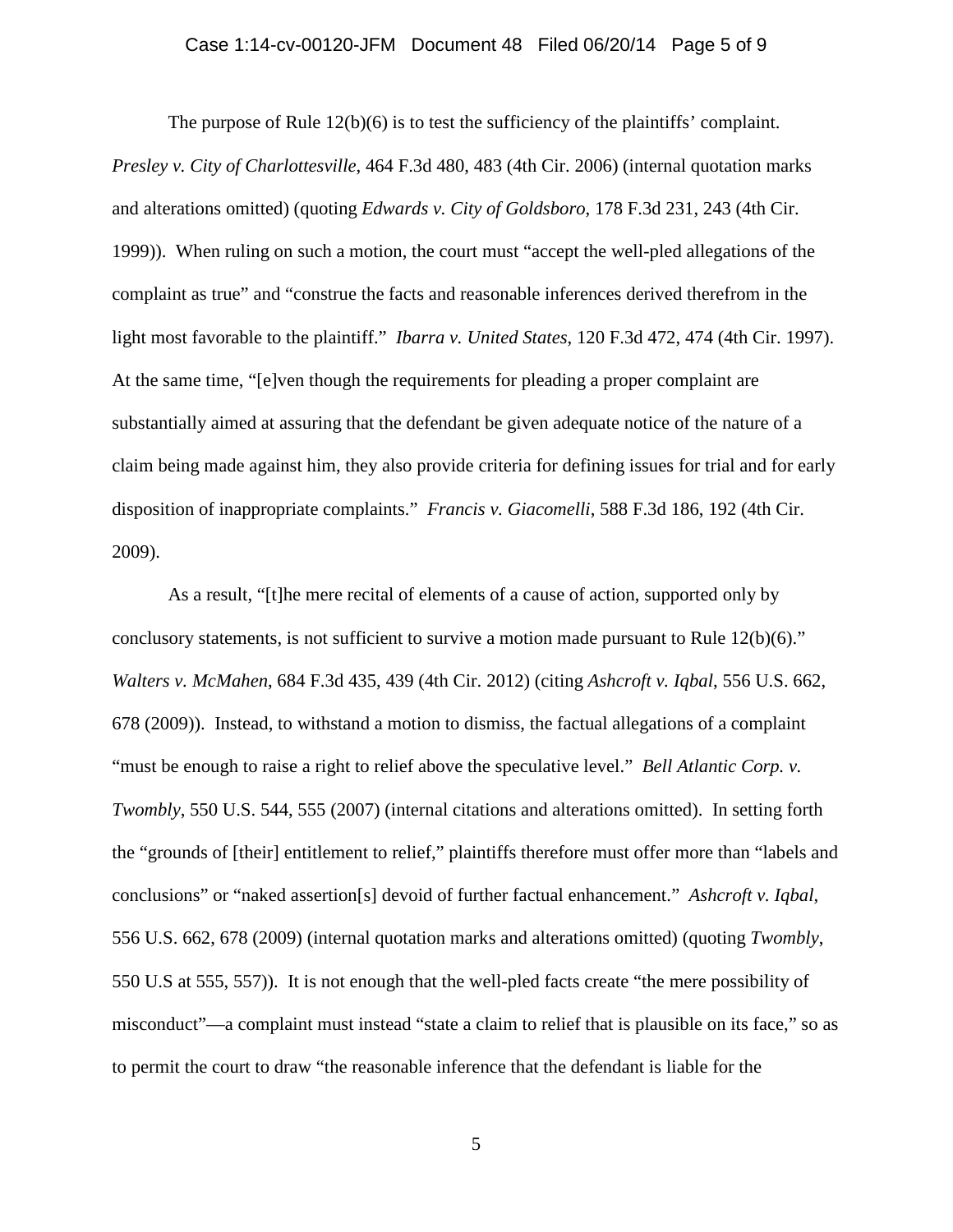### Case 1:14-cv-00120-JFM Document 48 Filed 06/20/14 Page 6 of 9

misconduct alleged." *Id.* at 678, 679 (internal quotation marks and alterations omitted). "Where a complaint pleads facts that are merely consistent with a defendant's liability, it stops short of the line between possibility and plausibility of entitlement to relief." *Id.* (internal quotations and alterations omitted). In those instances, "the complaint has alleged—but [] has not shown—that the pleader is entitled to relief," and dismissal under 12(b)(6) is appropriate. *Id.* at 679 (internal quotations and alternations omitted) (citing Fed. Rule. Civ. Proc. 8(a)(2)).

#### **ANALYSIS**

As stated above, plaintiffs allege that in twelve studies released between 2004 and 2013, researchers concluded that glucosomine and chondroitin, taken alone or in combination, perform no better than a placebo in treating the symptoms of osteoarthritis of the knee, hip, or lower back. Further, plaintiffs allege that "experts in the field" consider these studies to be an effective proxy for measuring the ability of glucosomine and chondroitin to improve the health and performance of joints in non-arthritic consumers. (Compl. ¶ 7 n.5). Based upon these allegations, plaintiffs allege that the "vast weight" of the evidence supports a single conclusion: glucosomine and chondroitin taken orally, have little to no effect on the symptoms and discomfort associated with deteriorating joints. (*See id*. ¶ 50).

Under the "plausibility" standard established by *Iqbal* and *Twombly*, there is a fatal flaw in the allegations in the CAC. *See generally Iqbal*, 556 U.S. 662; *Twombly*, 550 U.S. 544. The studies cited by plaintiffs may well be sufficient to support their conclusory allegation concerning the "vast weight" of the evidence. However, in order for the advertisements of defendants to be false or deceptive, to constitute an unfair trade practice, or otherwise to violate the relevant consumer protection laws as to non-arthritic consumers—such as the named plaintiffs—plaintiffs must rely upon their allegation that "experts in the field" consider the

6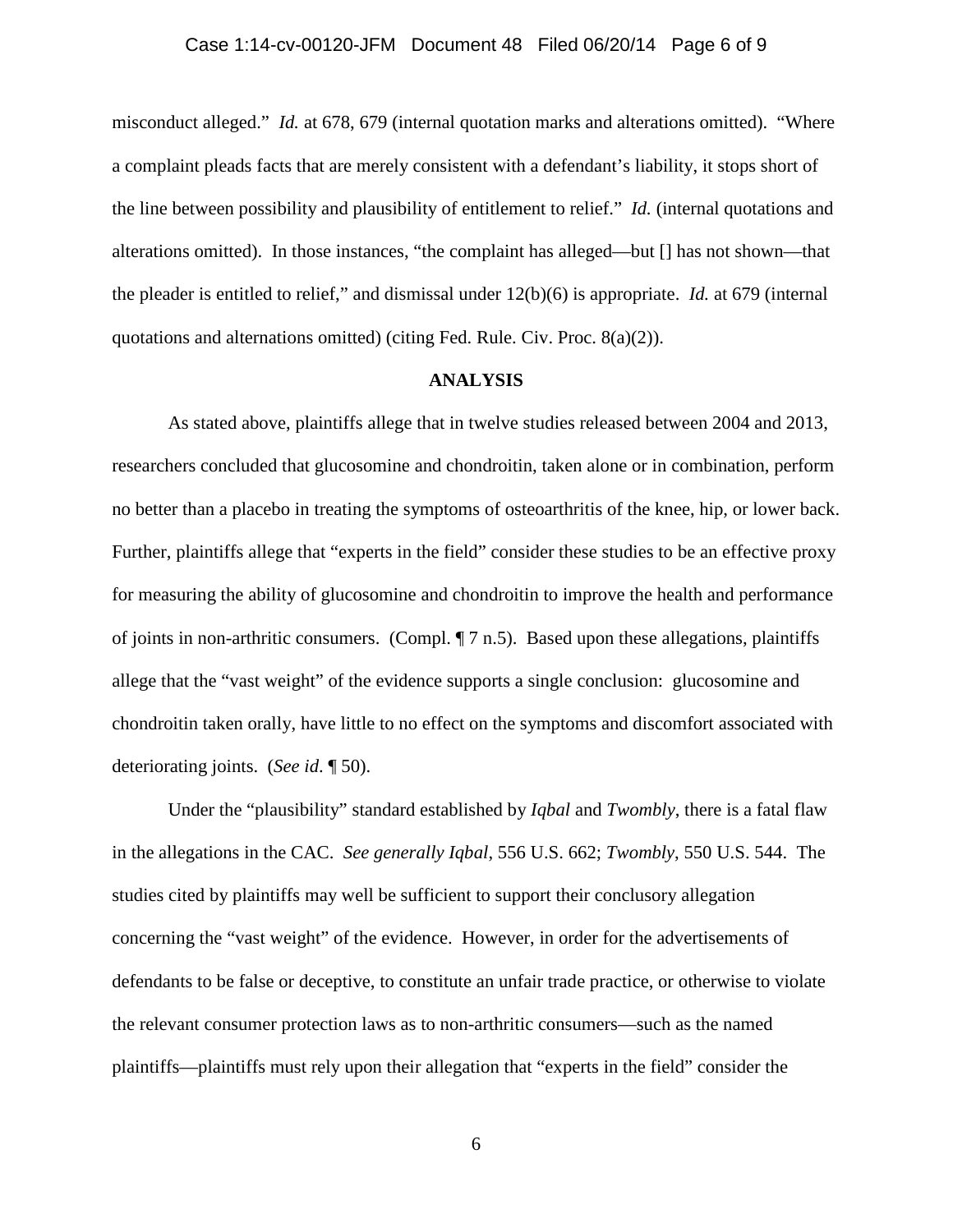## Case 1:14-cv-00120-JFM Document 48 Filed 06/20/14 Page 7 of 9

studies to be a valid proxy for measuring the effectiveness of glucosomine and chondroitin in non-arthritic users. Although undoubtedly plaintiffs' experts will testify to a reasonable degree of medical certainty, there is no allegation that their views regarding the existing studies' ability to serve as a "proxy" is anything more than their own professional opinions. Notably, the CAC does not allege that "experts in the field" are prepared to testify that, on the basis of the existing scientific evidence, any reasonable expert would conclude from the cited studies that glucosomine and chondroitin are ineffective in non-arthritic consumers. Likewise, there is no allegation that the clinical trial relied upon by defendants: (1) does not exist at all, (2) exists but does not support any of GNC's representations about TriFlex, or (3) exists and supports the assertions on TriFlex Fast-Acting's bottle, but was not conducted in an appropriately scientific manner.

Against this background, the mere existence of a "battle of the experts" on the issue of glucosomine and chondroitin's effect on non-arthritic consumers is not sufficient to establish that defendants' advertisements violate the state consumer protection statutes in this case. Disagreements between experts, even under the "reasonable degree of scientific certainty" standard, are to be expected. In my judgment, however, the fact that one set of experts may disagree with the opinions expressed by other qualified experts does not *ipso facto* establish any violation of the applicable consumer protection laws. If there are experts who support what defendants say in their advertisements, the advertisements are not false and misleading, an unfair trade practice, or otherwise violative of the consumer protection statutes, unless the clinical trial relied upon by defendants was itself false and/or deceptive.<sup>[2](#page-0-0)</sup>

<span id="page-6-0"></span> $2$  I have considered whether the issue is one of burden of proof, and I have concluded that it is not. Rather, the basis of my holding lies in the nature of the claims asserted by plaintiffs that rely upon the falsity, deceptiveness, or unfairness of defendants' advertisements. In contrast, for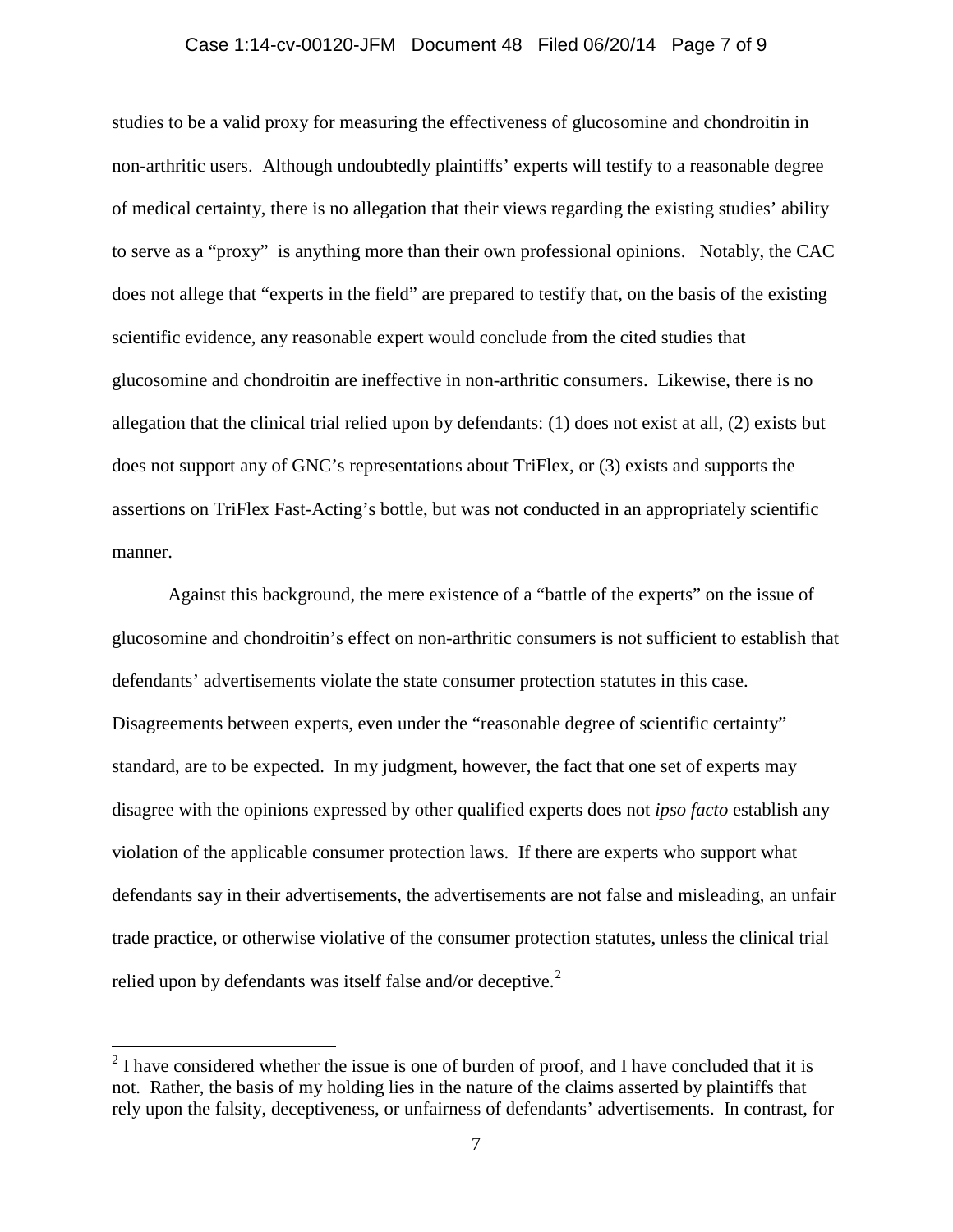#### Case 1:14-cv-00120-JFM Document 48 Filed 06/20/14 Page 8 of 9

I will therefore grant defendants' motion to dismiss the CAC. I will, however, grant plaintiffs leave to file an amended CAC if they can do so in accordance with Fed. R. Civ. P. 11. It may be that the "experts in the field" mentioned by plaintiffs in the CAC cannot testify that, on the basis of the existing scientific evidence, any reasonable expert would conclude from the cited studies that glucosomine and chondroitin do not improve joint health in non-arthritic consumers. In that event, an amended CAC should not be filed, and the issue of the sufficiency of the present allegations will be properly framed for appellate review.<sup>[3](#page-6-0)</sup>

In light of my holding that plaintiffs have not alleged sufficient facts to state any viable claim, I need not reach defendants' arguments that plaintiffs lack standing to assert either: claims for products whose labels they did not read or claims under the laws of states other than the states in which they made their purchase. Although defendants may well be correct, I am inclined to defer ruling on the standing issue until the class certification stage of the litigation. Further, although defendants may be correct about the viability of plaintiffs' "omission" claims, I likewise am inclined to defer ruling on that issue until a later stage of the litigation.

A separate order effecting the ruling made in this memorandum is being entered herewith.

 $\overline{a}$ 

example, in a product liability case in which a plaintiff must establish that a product is defective, it would be entirely appropriate for the jury to decide the defect issue on the basis of expert testimony that, to a reasonable degree of scientific certainty, a product is defective.  $3$  My ruling is based upon the adequacy of plaintiffs' pleading. That ruling, however, is itself based upon what I believe is necessary to state claims under state consumer protection statutes. Ultimately, this is a state law question. Accordingly, the Fourth Circuit might want to consider certifying the question to the highest courts of the states whose statutes are relied upon by plaintiffs.